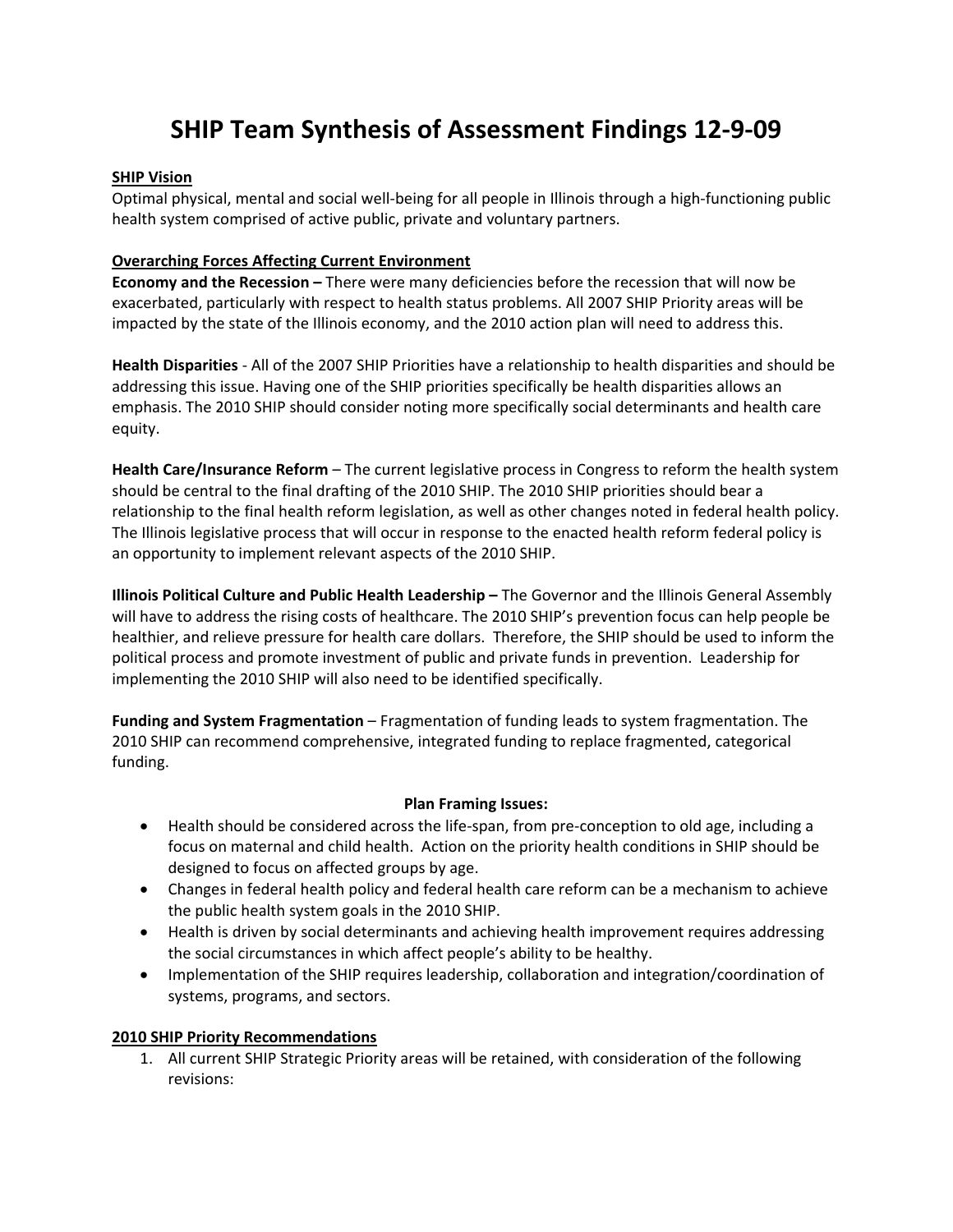- a. Access; 4 possible components: Availability of services; Insurance coverage/ability to pay; Cultural competency; Coordination/Health Care Homes
- b. Data; 4 possible components: Data quality, availability and integration; health disparities/social determinants; electronic health records and health information exchange; workforce
- c. Disparities will be reframed as "Social Determinants of Health" with 4 possible components: Social determinants/health equity; Cultural competency; Leadership and systems; Data
- d. Measure, Manage and Improve the Public Health System; 6 possible components: Coordination and integration; Leadership, alignment and SHIP Implementation; Integration of specific domains; Planning; Resource development; Quality improvement.
- e. Workforce; 2 possible components: Workforce planning and development; workforce skills
- f. Alcohol, Tobacco and Other Drugs will be separated into two priorities: Alcohol/Tobacco as one priority and Substance Abuse as a separate priority.
- g. Obesity and Physical Activity continues to be implemented (as one priority area instead of two.
- h. Violence continues to be implemented.
- 2. Possible new priority areas for development and inclusion in the 2010 SHIP:
	- a. Mental Health/Behavioral Health?
	- b. Unintentional Injury?

#### **Implementation of the 2010 SHIP**

Recommendations will be provide on January 8, 2010 by the SHIP Planning Team Implementation Subcommittee. Issues being address concern the identification of an on‐going convener for SHIP activities, stakeholder agreements for participation, and a suggested framework for on‐going collaboration.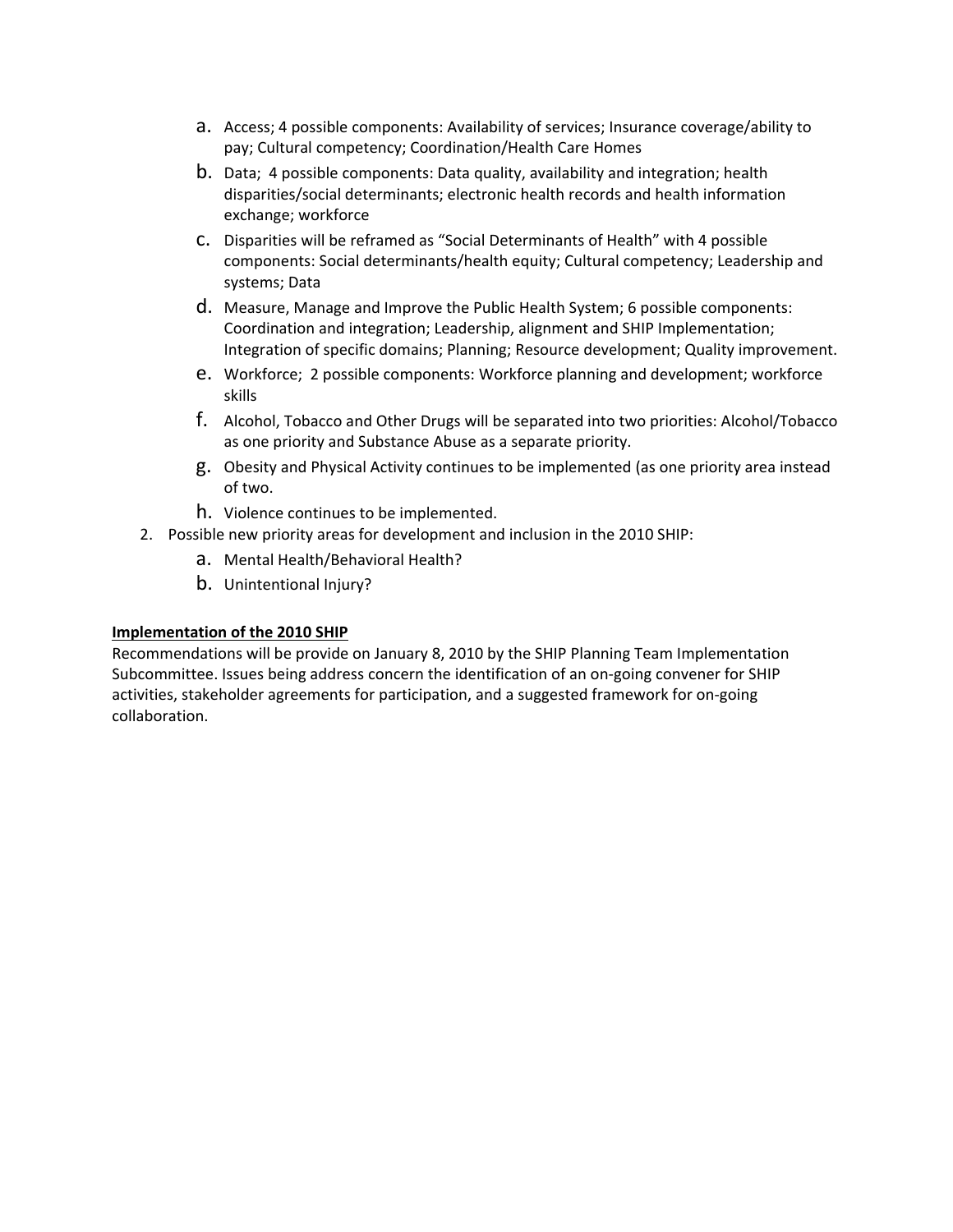**NOTE ON MATERIAL BELOW: The strategic issue statements, long‐term and intermediate‐term outcomes that introduce each section are cut and paste from the 2007 plan for reference; we will use our synthesized findings to revise/refine/focus these strategic issues and outcomes. Following those grids is the synthesis of all four small groups' work at the 12‐9‐09 SHIP Team meeting.**

# **Strategic Priority: Access**

Strategic Issue: *How can the people of Illinois gain access to health care and public health services, including quality prevention programs, oral health, mental health, medical and long–term care when they need it?* 

#### ng-Term Outcomes:

1. A health care and public health system that is responsive to the cultural, linguistic, and other needs of the population

2. A health care and public health system that integrates prevention and care

3. A health care and public health system that is universally available and affordable

Intermediate Outcomes:

• Immigrants, including those without documentation, have access to the full range of care

• Institutional, legal and workforce biases that are barriers to access are eliminated

• Public health and the health care system promote community health priorities

• Individuals have needed information, motivation and skills in prevention and self-management

• Financing systems and policies that support prevention in health care are in place

• Adequate funding for public health infrastructure to ensure effective prevention and health promotion programming is available to all residents

• A comprehensive approach to expand access (e.g., AHCTF) is supported, analyzed and, where needed, additional efforts and resources are expended to improve access

# **2009/10 Access related findings:**

#### **AVAILABILITY OF SERVICES**

- ‐ (TS) People view access to care as encompassing medical care services, behavioral health services and oral health services which can be affected by **workforce distribution**, lack of insurance and finances, limited cultural and linguistic competence & knowledge
	- Vision care?
	- o Access to care (primary, specialty, behavioral, oral) is a top local priority
- ‐ (PHSYSTEM) Assess availability of personal health care services
- ‐ (PHSYSTEM) Traditional public health should ASSURE personal health care services
- ‐ (TS) Illinois attempts to improve health in the state through system approaches. Gaps in the health system infrastructure are an impediment to achieving optimum health
- ‐ (PHSYSTEM) Assess workforce needs for health care services and develop a statewide workforce development plan
- ‐ (PROFILE) is "disease oriented" and does not include access indicators regarding barriers such as….health care facility and provider supply….transportation
- ‐ (FOC) Health reform may bring significant change to the health care workforce….through the increased numbers of workers needed to meet influx of formerly uninsured patients…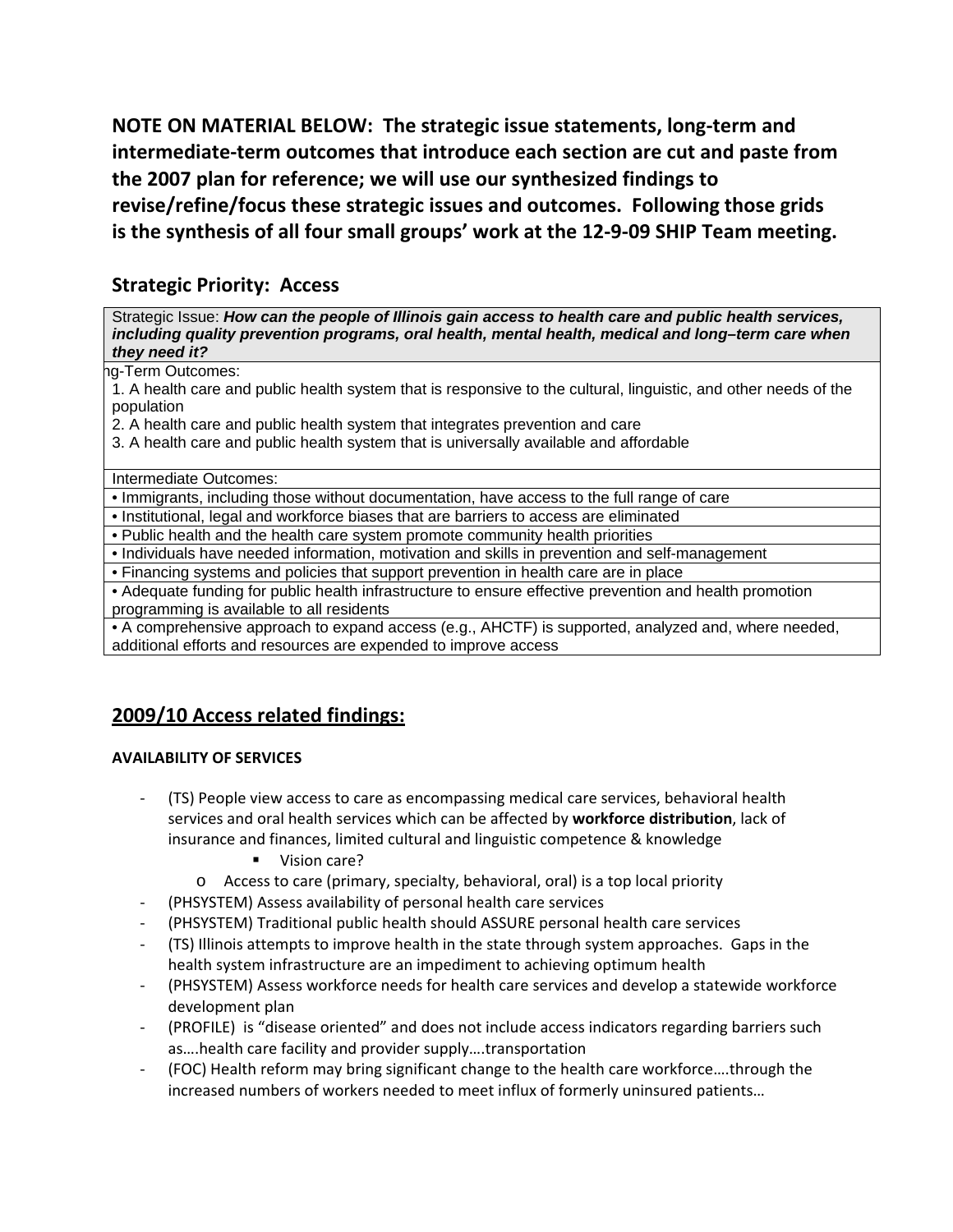‐ (PHSYSTEM) Assuring or providing personal health care services and coordinating such services, must be understood to include behavioral health care/community mental health services.

### **INSURANCE COVERAGE/ABILITY TO PAY**

- ‐ (TS) People view access to care as encompassing medical care services, behavioral health services and oral health services which can be affected by workforce distribution, **lack of insurance and finances,** limited cultural and linguistic competence & knowledge
- ‐ (FOC) Access to care is fragmented and deteriorating particularly with the rise in uninsured residents
- ‐ (FOC)The current legislative process in congress to reform the health system has future ramifications…..
- ‐ (FOC)The economic crisis is weakening access to health insurance and increasing stress on the public health sector in a number of ways, most notably through rising numbers of uninsured, as well as increases in health and mental health problems.

### **CULTURAL COMPETENCY**

- ‐ (TS) People view access to care as encompassing medical care services, behavioral health services and oral health services which can be affected by workforce distribution, lack of insurance and finances, **limited cultural and linguistic competence** & knowledge
- ‐ (PHSYSTEM) Develop the cultural competency of the personal and public health and personal health care workforce….

### **COORDINATION/HEALTH CARE HOMES**

- ‐ (PHSYSTEM) Coordination of the provision of personal health care services ….improved health outcomes can be achieved if public health promotes and provides coordination among primary care, hospitals, and public health services to people in Illinois through models such as primary care case management and medical homes systems. This is more important as HC reform moves forward.
- ‐ (PHSYSTEM) Assuring or providing personal health care services and coordinating such services, must be understood to include behavioral health care/community mental health services.
- ‐ (TS) Reorganizing the primary care delivery system, focusing on outcomes and providing access to comprehensive, integrated and coordinated primary care (medical homes) is a critical component of improving the public's health)
- ‐ (TS)The outcome of federal health care reform will impact the approaches and strategies for public health
- ‐ (TS) Without a public health approach, costs to treat health problems will continue to escalate
- ‐ (TS) The outcome of federal health care reform will impact the approaches and strategies for public health.
- ‐ (FOC) Access to care is fragmented and deteriorating…..The public health system is fragmented and more coordination is needed.
- ‐ (PHSYSTEM) Quality improvement (outcomes) continues to be a priority.
- ‐ (PHSYSTEM) Assign responsibility for monitoring the health care delivery system to a single entity.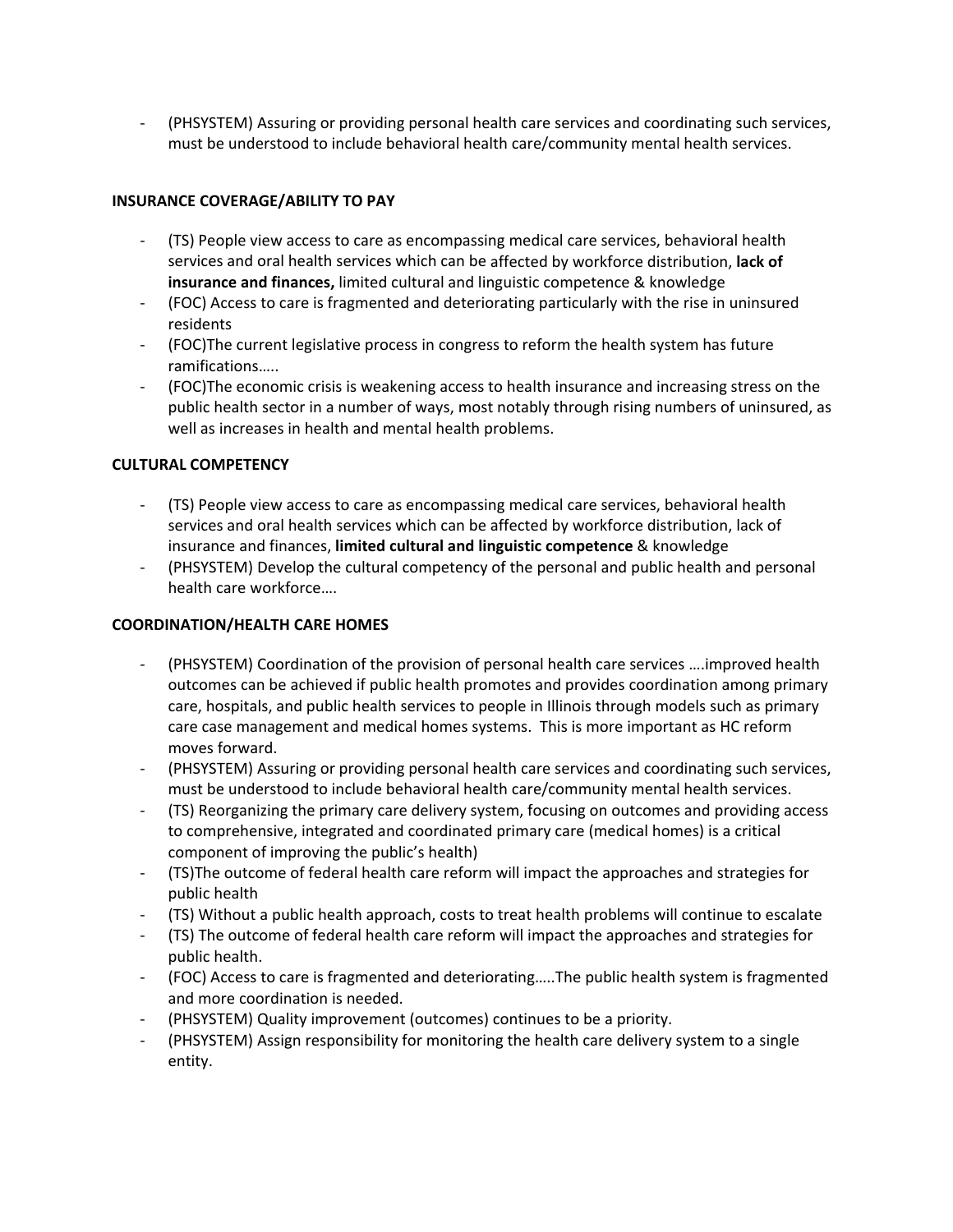#### **MENTAL HEALTH**

- ‐ (PHSYSTEM) Assuring or providing personal health care services and coordinating such services, must be understood to include **behavioral health care**/community mental health services.
- ‐ (FOC) Impact of stress/mental health is an emergent issue
- ‐ (TS) Health is a broad concept …..a state of complete physical, mental and social well‐being and not merely the absence of disease or infirmity.
- ‐ (PROFILE) When considering all seven criteria, the categories ranked most important were Injury and Violence; Overweight and Obesity; and Maternal, Infant and Child. **Mental Health,** HIV, Diabetes, and Cancer had equal rankings just behind the top three followed by Access, Tobacco Use, and Physical Activity
- ‐ (TS) People view access to care as encompassing medical care services, **behavioral health** services and oral health services which can be affected by workforce distribution, lack of insurance and finances, limited cultural and linguistic competence & knowledge
- ‐ (PHSYSTEM) Assuring or providing personal health care services and coordinating such services, must be understood to include behavioral health care/community mental health services.
- ‐ (PROFILE) In contrast to Alcohol/Tobacco, consequences of illicit drug use are more related to issues of violence and quality of communities as social determinant of health and access to care/access to treatment.

# **Strategic Priority: Data and Information Technology**

Strategic Issue: *How can the Illinois public health system assure that current health status and public health system data are used to plan and implement policy and programs?* 

ng-Term Outcomes:

A well-understood and utilized linked data system that measures analyzes and reports on the health status of Illinois residents, including those impacted by health disparities.

Intermediate Outcomes:

• IDPH leads state agencies and private organizations to design and implement a timely, flexible, reliable, publicly accessible data system that incorporates data from participating public and private data collectors/holders

• Public health workforce and other public health partners have increased ability to collect and use health data as a result of TA, training and capacity building

• State agencies have rational and streamlined data reporting processes for system partners and provide information back in a timely manner

# **2009/10 Data/IT related findings:**

#### **DATA QUALITY, AVAILABILITY, INTEGRATION**

- ‐ (PHSYSTEM) Use data to inform policy and program planning; maintain and improve surveillance programs.
- ‐ Improving data, data integration and access to data are the necessary foundation for the success/achievement/improvement represented by the System assessment findings and is therefore a core and primary finding of this assessment.
- ‐ (PROFILE)Greater use of predictive modeling to understand population health should be encouraged.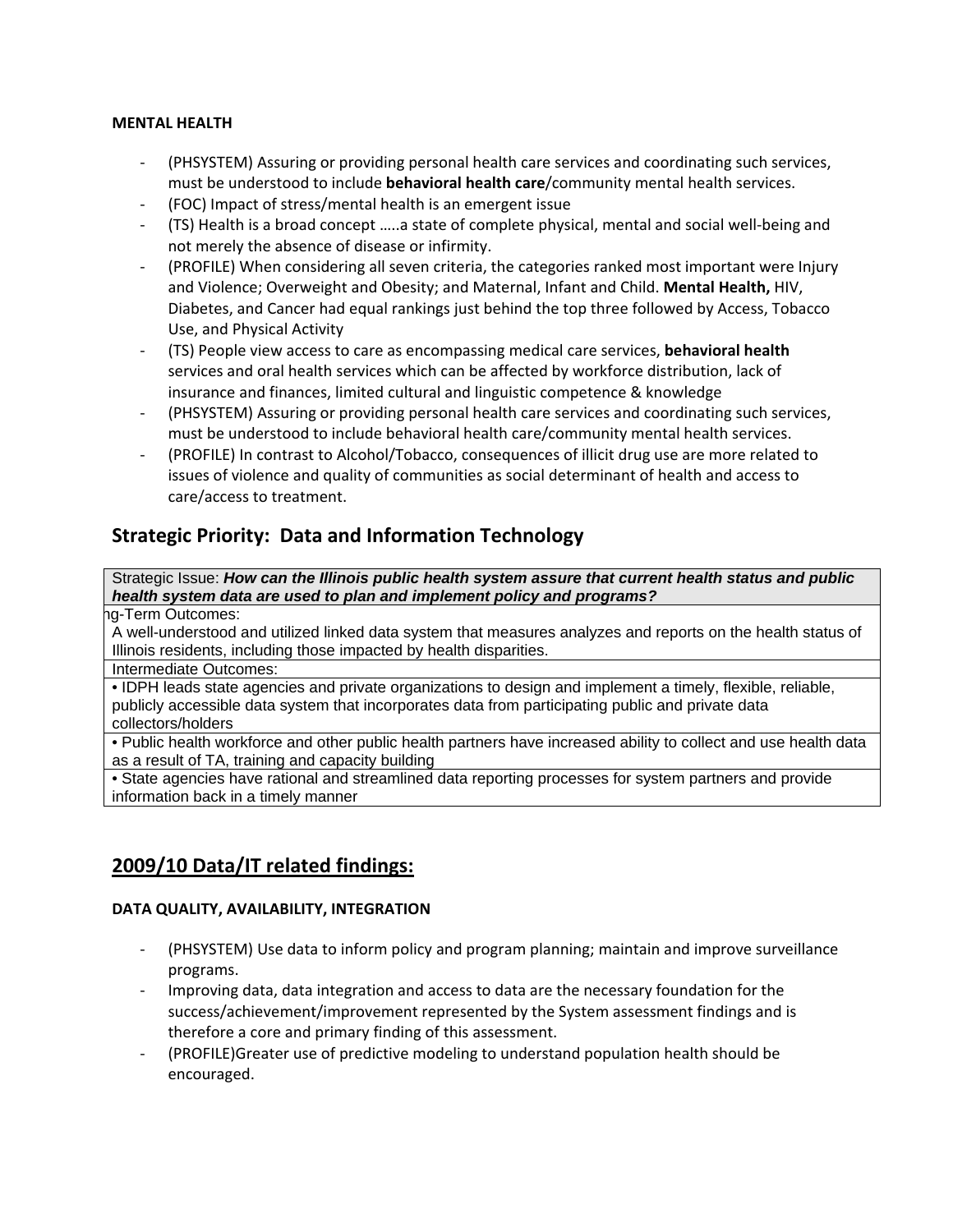- ‐ (T&S) Without a public health approach, costs to treat health problems will continue to escalate (data underlies PH approach)
- ‐ (PHSYTEM) provide a standard data set to partners….
- ‐ (PROFILE) Serious challenges regarding issues of data quality, timeliness and availability.
- ‐ (PROFILE) Integration of systems and data sources is a significant challenge.
- ‐ (PROFILE) It appears that resources for data collection, analysis, dissemination and use are inadequate to meet needs.
- ‐ (T&S) Illinois attempts to improve health in the state through system approaches. Gaps in the health system infrastructure are an impediment to achieving optimum health
- ‐ (T&S) Lack of resources threatens the viability of the public health enterprise
- ‐ (PROFILE 12‐9‐09 Group) with respect to finding: efforts should be made to maintain and improve upon sub‐state and sub‐county data collection, availability and use: while sub‐county data is ideal, the maintenance of at least county level data is critical; the advantages that Illinois has regarding data are fragile at best and need to be protected.
- ‐ (PROFILE) Data on children are generally insufficient. Development of new surveillance systems/data sets such as data from the School Child Health Examination forms, Illinois Health Survey, the Illinois Risk Behavior Survey, American community Survey (ACS) and Illinois Hospital Discharge data should be promoted.

# **DATA AND HEALTH DISPARITIES/SOCIAL DETERMINANTS**

- ‐ (FOC) Health disparities based on social determinants continue to be a significant problem
- ‐ (T&S)Awareness of health disparities and the need to eliminate them are evident, but **data,** funding and political will are insufficient to address them.
- ‐ (PROFILE)The availability of data for subpopulations (race, age, income, etc.) is uneven and must be improved.
- ‐ (PROFILE) If we are serious about reducing disparities, we need to be able to document them.

# **ELECTRONIC HEALTH RECORDS/HEALTH INFORMATION EXCHANGE**

- ‐ (12‐9 PHSYSTEM BREAKOUT) Electronic Health Records related stimulus funding should link to public health data systems
- ‐ (PHSYSTEM) It is critical to use data and evaluation to manage and improve the quality of public health services and the public health system (EHR will enhance this ability)
- ‐ (T&S)….other initiatives are underway in Illinois that should be considered as the SHIP Planning goes forward: health information exchange planning (HFS)
- ‐ (FOC) health Information Technology initiatives are being promoted at the federal and state level. …..
- ‐ (PHSYSTEM) The public health system should assertively and aggressively work to link HER/HIE data to public health population and surveillance databases

# **WORKFORCE**

- ‐ (PROFILE) As we work to improve data infrastructure there needs to be more focus on capacity for analysis, dissemination ad use of data.
- ‐ (T&S)Focus should be placed on ensuring that the workforce receives the training and skills necessary for the successful transition to electronic health records.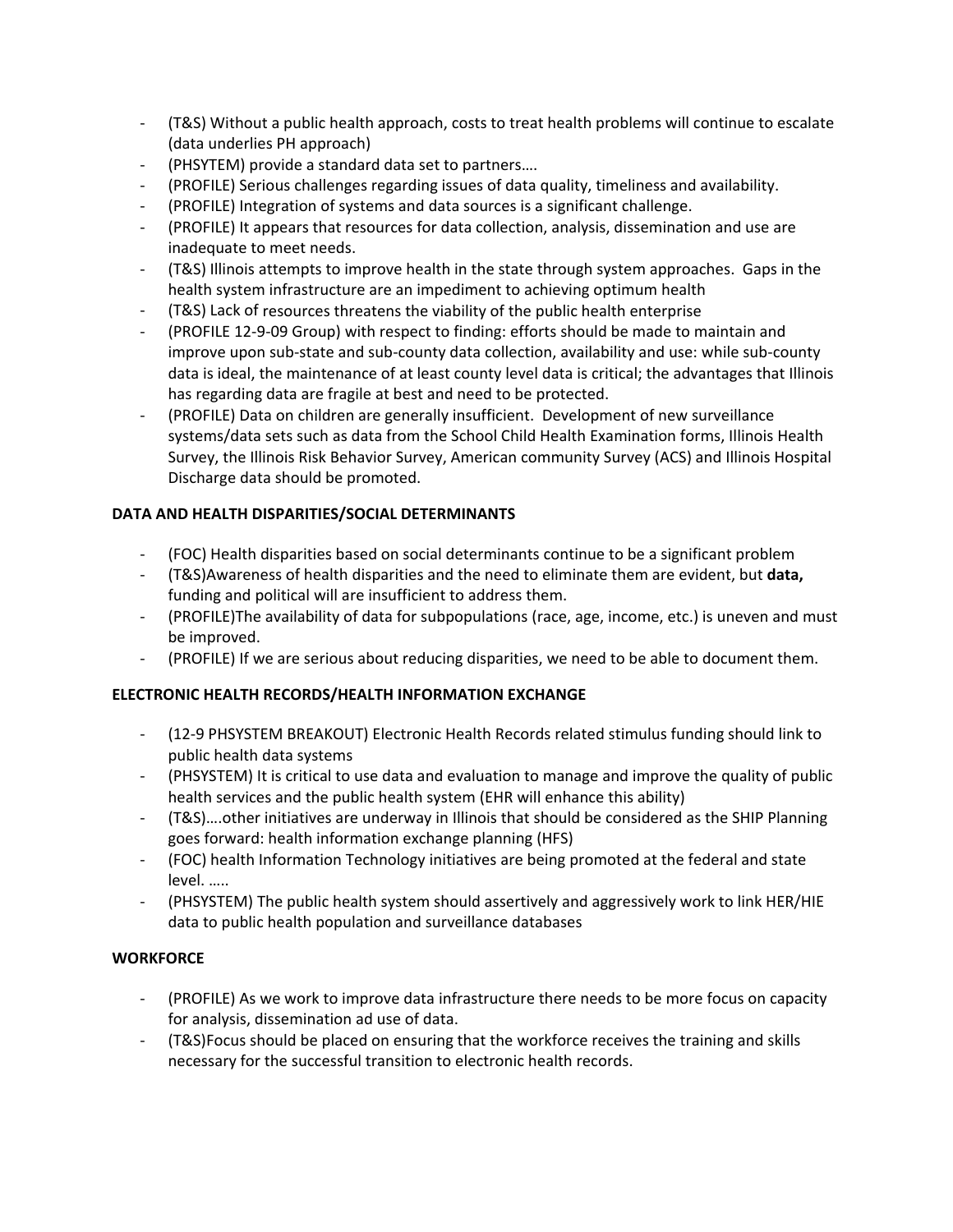# **Strategic Priority: Disparities**

Strategic Issue: *How can the Illinois public health system monitor health disparities and identify and implement effective strategies to eliminate them?* 

ng-Term Outcomes: A public health system actively engaged in addressing health disparities and the social determinants that affect health outcomes across the lifespan.

Intermediate Outcomes:

• Healthcare is accessible to all residents. See access model.

• Public health system partners incorporate strategies to reduce poverty, adverse childhood events and environmental exposure inequalities and increase educational opportunities, support independent living and address other social determinants of health

• PH and HC workers are trained in health disparities and the role of social determinants

• PH and HC workforce is more diverse and culturally and linguistically competent. (See workforce model.)

### **SOCIAL DETERMINANTS/HEALTH EQUITY**

- ‐ (12‐9‐09 T&S Group): consider re‐framing as Social Determinants of Health/addressing social determinants and focusing on social inequalities in order to ameliorate health disparities.
- ‐ (12‐9‐09 FOC Group): consider noting more specifically social determinants of health equity.
- ‐ (T&S) Health is influenced by many factors‐ policy, services insurance, provders, and social, economic, community, environmental and political determinants. Understanding determinants is important in shaping interventions.
- ‐ (PROFILE) Health and health disparities are driven by social determinants as well as race/ethnicity; factors such as education (education is a more meaningful predictor than any other determinant of health) and income are clearly associated with poorer health status.
- ‐ (FOC) The education system hasn't adjusted to changing times. The educational achievement gap highlights the inequality and disparity among underserved and minority populations.
- ‐ (FOC)The economic recession is weakening access to health insurance and increasing stress on the public health sector in a number of ways, most notably through rising unemployment and corresponding rising numbers of uninsured, as well as increases in health and mental health problems.
- ‐ (FOC) health disparities based on social determinants continue to be a significant problem (disparities include race, ethnicity, socioeconomic, geographic, gender). With the economic recession, class distinctions are stark; low income people cannot afford care yet need it the most.
- ‐ (T&S) Health relationships with friends and family combined with a strong community where violence is minimized are key elements of making people well.
- ‐ (T&S) Despite geographic differences in population density, major health issues seem to be prioritized similarly in both urban and rural communities.
- ‐ (PROFILE) In contrast to Alcohol/Tobacco, consequences of illicit drug use are more related to issues of violence and quality of communities as social determinant of health and access to care/access to treatment.

# **CULTURAL COMPETENCY**

‐ (T&S) Illinois has a diverse population that requires multi‐cultural and linguistic competence. Unfortunately, bias and discrimination remain obstacles.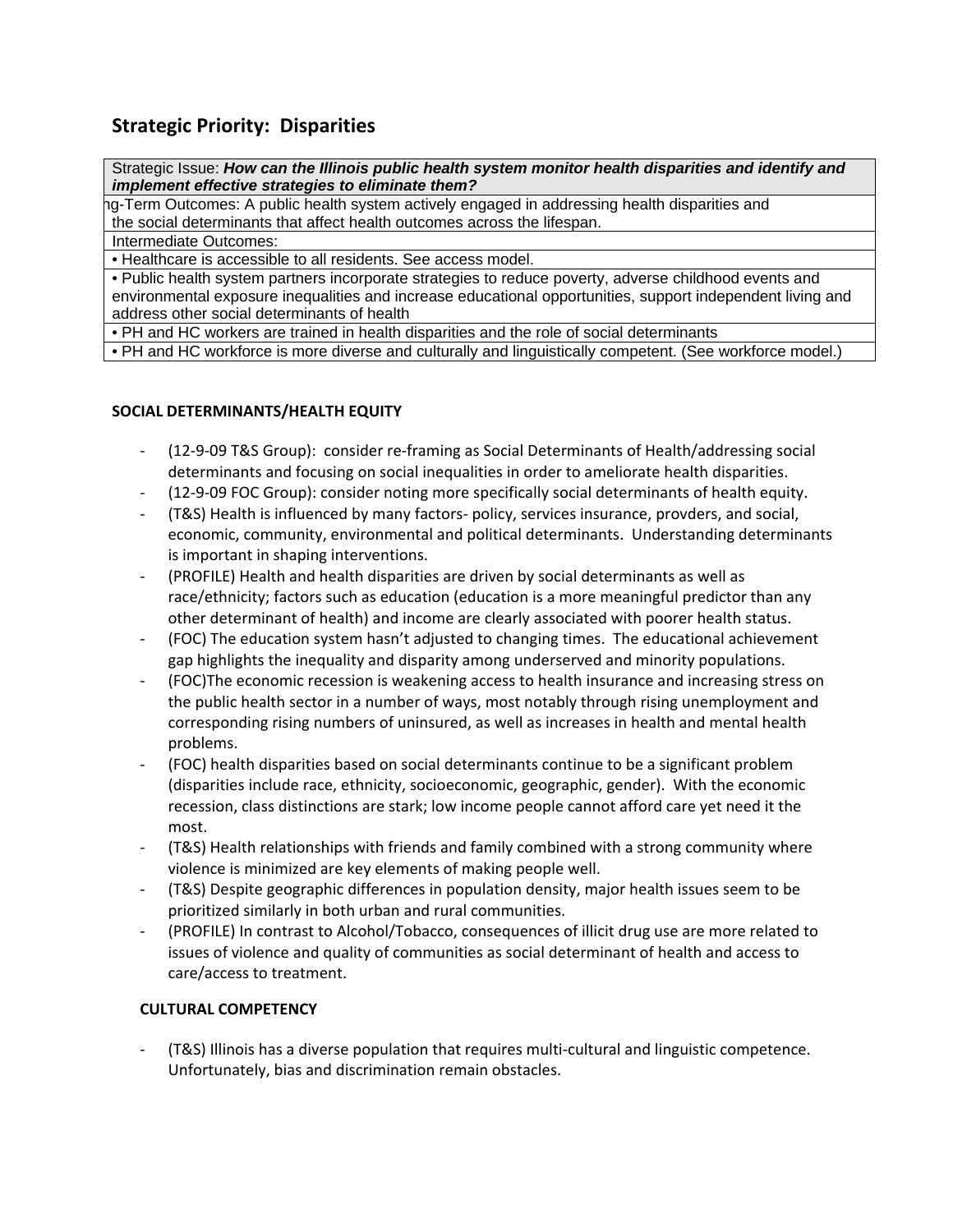- ‐ (PHSYSTEM) Develop the cultural and competency of the public health and personal health care workforce, and delivery culturally and linguistically appropriate health education/health promotion interventions.
- ‐ (FOC) Social networking /IT is changing the ethics of interpersonal relationships between providers and consumers. This also may change the way health information is disseminated.
- ‐ (FOC) Health reform may bring significant change to the health care workforce, both through the increased numbers of workers to meet influx of formerly uninsured patients, as well as in response to changes in how health care is delivered (e.g. increased focus on community health delivery).
- ‐ (T&S) people view access to care as encompassing …..limited cultural and linguistic competence…..
- ‐ (PROFILE) The profile is disease oriented and does not include access indicators regarding barriers such as language and cultural issues…….

# **LEADERSHIP AND SYSTEMS**

- ‐ (T&S) Awareness of health disparities and the need to eliminate them are evident, but data, funding and political will are insufficient to address them
- ‐ (FOC) There is poor understanding of public health by the Illinois Governor and General Assembly, and lack of vision to provide needed, comprehensive funding for the public health system. With the changing landscape, there is no actual commitment to improving the public health system.
- ‐ (FOC)There exists fragmented government involvement in health systems and fragmented funding for public health initiatives.
- ‐ (FOC) Because of the recent corruption in the Gov. Office, there is low public trust in political leadership. The Illinois political environment is dysfunctional, with too much partisanship on public health issues and a lack of evidence based decision making.
- ‐ (PHSYSTEM) Effectively manage, coordinate and develop resources for health communications, health promotion, mobilization and sustainability of partnerships, health planning and policy development.
- ‐ (FOC) The current legislative process in Congress to reform the health system …..has future ramifications.
- ‐ (FOC) Access to care is fragmented and deteriorating, particularly with the rise in uninsured residents. The public health system is fragmented and more coordination is needed.
- ‐ (T&S) Lack of resources threatens the viability of the public health enterprise.

# **DATA (similar to Health disparities/data section)**

- ‐ (FOC) Health disparities based on social determinants continue to be a significant problem
- ‐ (T&S)Awareness of health disparities and the need to eliminate them are evident, but **data,** funding and political will are insufficient to address them.
- ‐ (PROFILE)The availability of data for subpopulations (race, age, income, etc.) is uneven and must be improved.
- ‐ (PROFILE) If we are serious about reducing disparities, we need to be able to document them.
- ‐ (PHSYSTEM) It is critical to use data and evaluation to manage and improve the quality of public health services and the public health system.
- ‐ (PROFILE) Efforts should be made to maintain and improve upon sub‐state and sub‐county data collection, availability, and use.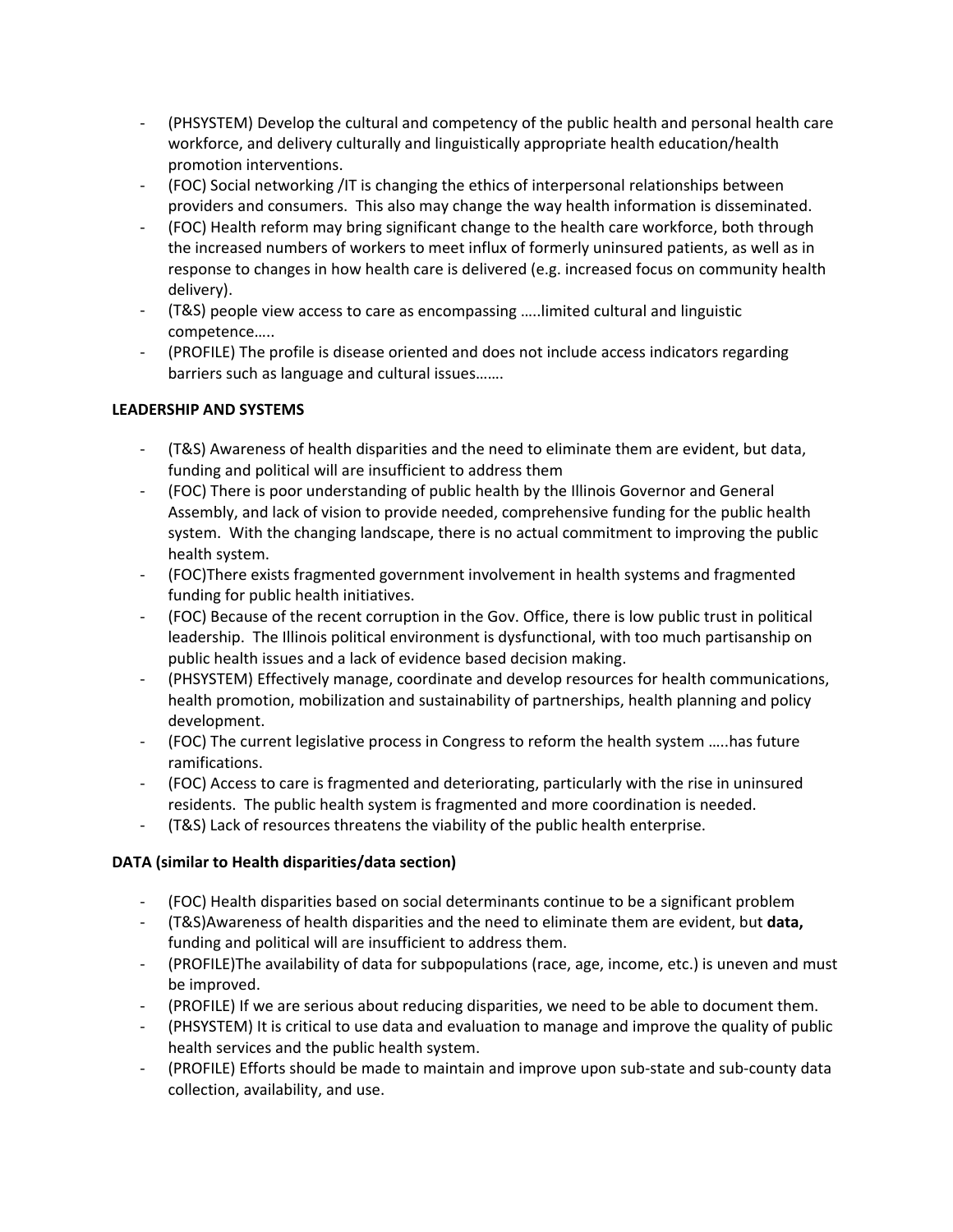# **Strategic Priority: Measure, Manage, and Improve the Public Health System**

#### Strategic Issue: *How can the Illinois public health system assure accountability, ongoing improvement and performance management?*

g-Term Outcomes:

1. A high functioning public health system comprised of active public, private and voluntary partners

2. Ongoing monitoring of the health conditions and risk factors identified in SHIP

Intermediate Outcomes:

• Stakeholders report on progress toward SHIP goals and objectives at a biennial summit

• Stakeholders create and implement revised action plans to improve progress toward SHIP objectives

• An adequately staffed and funded system to monitor SHIP goals and objectives and implement improvements

• IDPH produces an annual State Health Profile that is in a searchable Web-based format (see data model)

### **COORDINATION & INTEGRATION (STATE/LOCAL)**

- ‐ (PHSYSTEM) Integrate state/local efforts on surveillance programs, partnerships, data‐driven policy and program development, evaluation & research findings. Provide assistance, consultation and skill building to local communities and partners on interpreting epidemiologic findings, community health and access to care partnership development, integrated planning and using research.
- ‐ (FOC) There exists fragmented government involvement in health systems and fragmented funding for public health initiatives.
- ‐ (PROFILE) Illinois has many advantages regarding public health data such as the IPLAN data system, BRFSS data specific to local health departments, etc.
- ‐ (PROFILE) Efforts should be made to maintain and improve upon sub‐state & sub‐county data collection
- ‐ (PHSYSTEM) Enabling partners to develop skills to improve community and personal health and assisting partners to develop effective health communication, health education and health promotion.

# **LEADERSHIP, ALIGNMENT & SHIP IMPLEMENTATION**

- ‐ (T&S) Making progress on SHIP requires funding and traditional resources but also requires engagement and alignment of effort toward common interests and priorities
- ‐ (T&S) Success of the public health effort depends on the robust engagement of the private sector with the non-profit and government sectors.
- ‐ (T&S) Illinois attempts to improve health in the state through system approaches. Gaps in the public health infrastructure are an impediment to achieving optimum health.
- ‐ (FOC)Because of the recent corruption in the Gov. Office, there is low public trust in political leadership. The Illinois political environment is dysfunctional, with too much partisanship o public health issues and a lack of evidence‐based decision making. Legislation has both helped and hurt public health.
- ‐ (FOC)There is poor understanding of public health by the Ill. Governor and the General Assembly, and a lack of vision to provide needed, comprehensive funding for the public health system. With the changing landscape, there is no actual commitment to improving the public health system.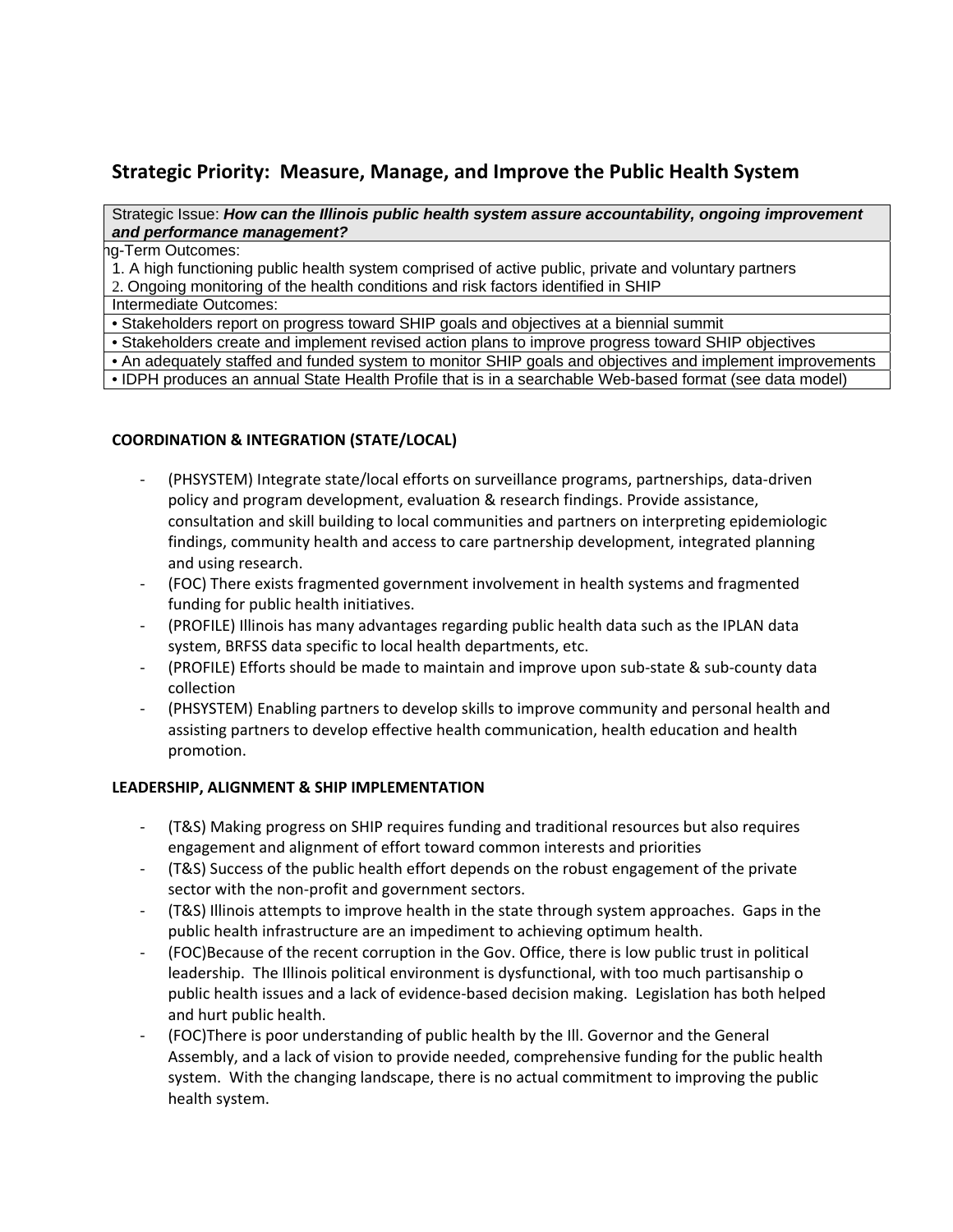- ‐ (T&S) Making progress on the SHIP requires funding and traditional resources, but also requires engagement and alignment of effort toward common interests and priorities.
- ‐ (T&S) Success of the public health effort depends on the robust engagement of the private sector with the non-profit and governmental sectors.
- ‐ (T&S) There is a fairly strong planning culture in Illinois, but resources for implementation are insufficient.
- ‐ (PHSYSTEM)The products of the State Health Improvement Plan should be packaged, branded, and promoted as resources to the public health system.
- ‐ (FOC) There exists fragmented government involvement in health systems and fragmented funding for public health initiatives.
- ‐ (FOC) The education system hasn't adjusted to changing times ……(provision of public health interventions/services through schools)
- ‐ (T&S) Provisions in proposed health care reform legislation may provide new opportunities for employers to incentivize, promote and motivate improved health behaviors and wellness in their employee population.
- ‐ (PROFILE 12‐9‐09 group) Implementation plans should include very specific recommendations to specific entities (e.g. state agencies)
- ‐ (T&S) In addition to the plans/initiatives reviewed in the assessment, other initiatives are underway in Illinois that should be considered as the SHIP planning goes forward: health information exchange planning (DHS); older adult services plan (DOA); DHS Strategic Prevention Framework initiative to reduce mis‐use of alcohol.
- ‐ (FOC) Business/employers provide an opportunity to influence employee health, provide incentives for healthy behaviors; challenges include demonstrating ROI, creating buy‐in for partnering with public health, increasing costs of benefits.

#### **INTEGRATION OF SPECIFIC DOMAINS**

- ‐ (PROFILE) Assessment require(d) a tremendous amount of time, effort and searching for different data sets, many of which are of varying quality and timeliness. Integration of systems and disparate data sources is a significant challenge. *(Data)*
- ‐ (PHSYSTEM) Improving data, data integration and access to data are the necessary foundation for the success/achievement/improvement ….is …a core finding. This becomes even more critical in light of the expected transition to electronic medical records and HIE. *(Data)*
- ‐ (PROFILE) Resources for data collection, analysis, dissemination and use are inadequate…serious challenges regarding issues of data quality, timeliness and availability…..availability of data for subpopulations (race, age, income, etc.) is uneven and must be improved. *(Data)*
- ‐ (PROFILE 12‐9‐09 Group) Health data functions need to be integrated across the various systems. *(Data)*
- ‐ (PROFILE 12‐9‐09 group) There needs to be more work on standardization of data definitions across the system (*Data)*
- ‐ (PHSYSTEM) Breaking down silos, barriers and turf is necessary to ensuring that the health care an public health workers receive the best possible education and are able to work at the top of their degree; this in turn is necessary to achieved the desired coordinated care delivery system.
- ‐ (PHSYSTEM) Facilitate workforce education partnerships. *(Workforce)*
- ‐ (PHSYSTEM) Coordination of the provision of personal health care services should be added as a priority …..coordination among primary care, hospitals and public health services…..primary care case management and medical homes. *(Health Care)*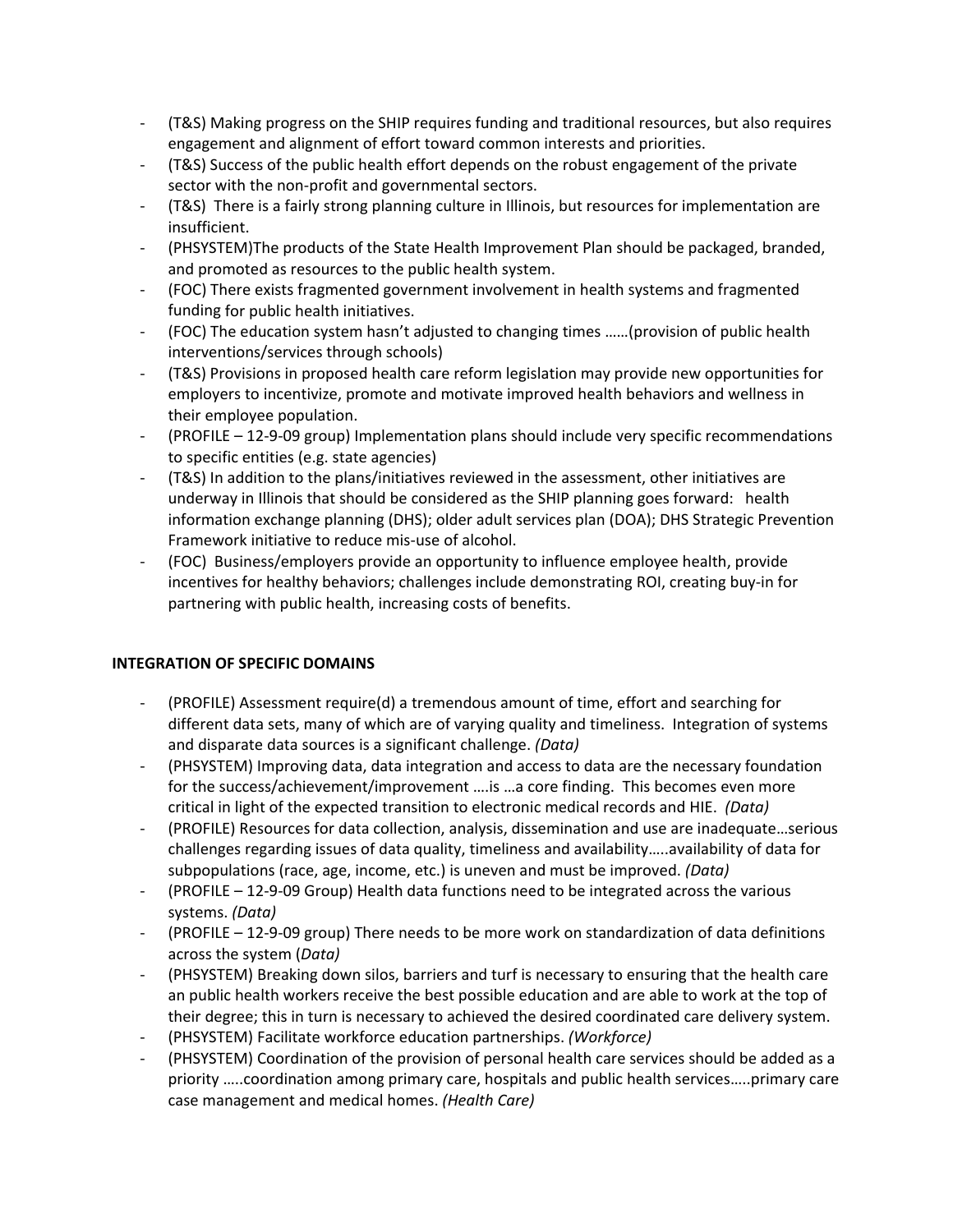#### **PLANNING – GENERAL & DOMAINS**

- ‐ (PHSYSTEM) Effectively manage, develop and coordinate resources to ….. conduct health planning and policy development
- ‐ (T&S) There is a fairly strong planning culture in Illinois, but resources for implementation are insufficient.
- ‐ (PHSYSTEM) Share resources to assess workforce needs for health care services and develop a statewide workforce development plan.

### **RESOURCE DEVELOPMENT**

- ‐ (PHSYSTEM) Effectively manage the allocation of current resources and develop new resources to support health communication, education and promotion, partnership sustainability and workforce development.
- ‐ (T&S) Lack of resources threatens the viability of the public health enterprise.
- ‐ (T&S) Without a public health approach, costs to treat health problems will continue to escalate.
- ‐ (PROFILE) It appears that resources for data collection, analysis, dissemination and use are inadequate to meet needs.
- ‐ (PHSYSTEM) ….. develop new resources for health status monitoring, diagnosis and investigation of health threats, health planning and policy development, provision of medical care and evaluation.
- ‐ (FOC) There exists fragmented government involvement in health systems and fragmented funding for public health initiatives.

#### **QUALITY IMPROVEMENT**

- ‐ (PHSYSTEM) Conduct evaluations and use the results to improve personal and population based health services including health communications/health promotion interventions, partnership development, health policies and regulatory enforcement,
- ‐ (PHSYSTEM) Establish and use public health system performance standards
- ‐ (FOC) Health information technology initiatives are being promoted at the federal and state level.
- ‐ (FOC) There exists fragmented government involvement in health systems and fragmented funding for public health initiatives.
- ‐ (T&S) Illinois attempts to improve health in the state through system approaches. Gaps in the health system infrastructure are an impediment to achieving optimum health.
- ‐ (T&S) The outcome of federal health care reform will impact the approaches and strategies for public health (Fed. health reform will include quality improvement strategies via Medicare and Medicaid/ EHR and meaningful use)
- ‐ (PHSYSTEM) It is critical to use data and evaluation to manage and improve the quality of public health services and the public health system.
- ‐ (T&S) Reorganizing the primary care delivery system, focusing on outcomes and providing access to comprehensive, integrated, coordinated primary care (medical homes) is a critical component of improving the public's health.
- ‐ (PHSYSTEM) …..systematic and organized quality improvement is occurring only in a limited fashion.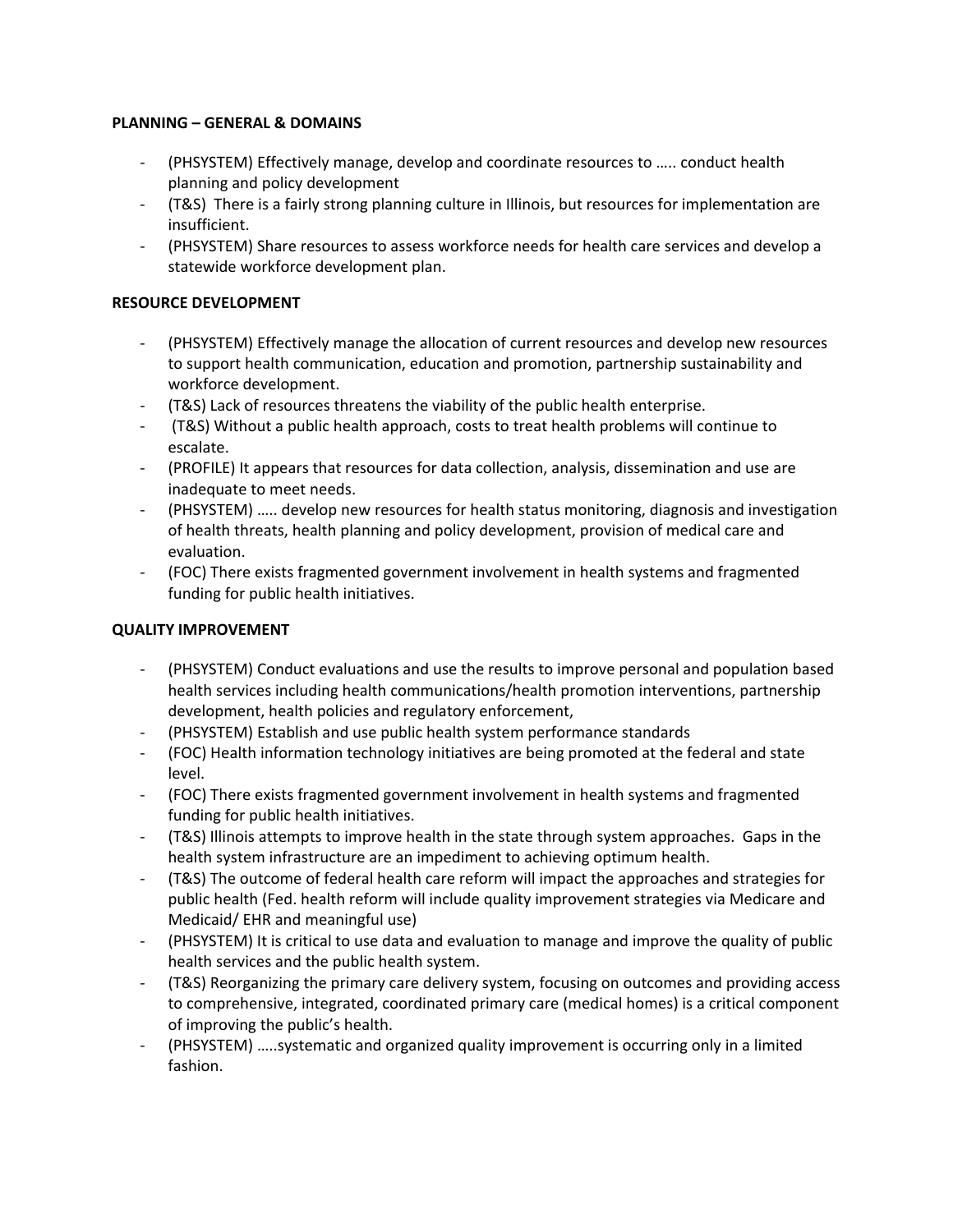# **Strategic Priority: Workforce preparation, distribution, number, cultural competency & diversity**

Strategic Issue: *How can the Illinois public health system assure an optimal, diverse and competent workforce?* 

Long-Term Outcome: A workforce that is optimal in terms of preparation, distribution and number of public health and health care workers

Intermediate Outcomes:

• Public health and health care workforce of sufficient number and distribution to meet the need

• A more competent public health and health care workforce

• A system that effectively analyzes and addresses the preparation, distribution and number of public health and health care workers

Long-Term Outcome: A workforce that reflects the diversity of the state and is culturally and linguistically competent

Intermediate Outcomes:

• Increased number (proportion) of racial and ethnic minorities enter PH and HC educational and career opportunities

• PH and HC workforce trained in and utilizing cultural and linguistic competency skills

• More bilingual and multi-lingual workers in the PH and HC workforce

### **WORKFORCE PLANNING AND DEVELOPMENT (COORDINATION)**

- ‐ (PHSYSTEM) Share resources to assess workforce needs for health care services and develop a statewide workforce development plan
- ‐ (PHSYSTEM) Facilitate workforce education partnerships.
- ‐ (T&S) Awareness of health disparities and the need to eliminate them are evident, but data, funding and political will are insufficient to address them.
- ‐ (T&S) People view access to care as encompassing medical care services, behavioral health services and oral health services, which can be affected by **workforce distribution**, lack of insurance and finances, limited cultural and linguistic competence, and knowledge.
- ‐ (T&S) Reorganizing the primary care delivery system, focusing on outcomes and providing access to comprehensive, integrated and coordinated primary care (medical homes) is a critical component of improving the public's health.
- ‐ (FOC) The economic crisis is weakening access to health insurance and increasing stress on the public health sector in a number of ways, most notably through rising unemployment and corresponding rising numbers of uninsured, as well as increases in health and mental health problems.
- ‐ (FOC) Because of the recent corruption in the Governor's Office, there is low public trust in political leadership. The Illinois political environment is dysfunctional, with too much partisanship on public health issues and a lack of evidence‐based decision making. Legislation has both helped and hurt public health.
- ‐ (FOC) There is poor understanding of public health by the Illinois Governor and the General Assembly, and a lack of vision to provide needed, comprehensive funding for the public health system. With the changing landscape, there is no actual commitment to improving the public health system.
- ‐ (T&S) Illinois attempts to improve health in the state through system approaches. Gaps in the health system infrastructure are an impediment to achieving optimum health.
- ‐ (T&S) Making progress on the SHIP requires funding and traditional resources, but also requires engagement and alignment of effort toward common interests and priorities.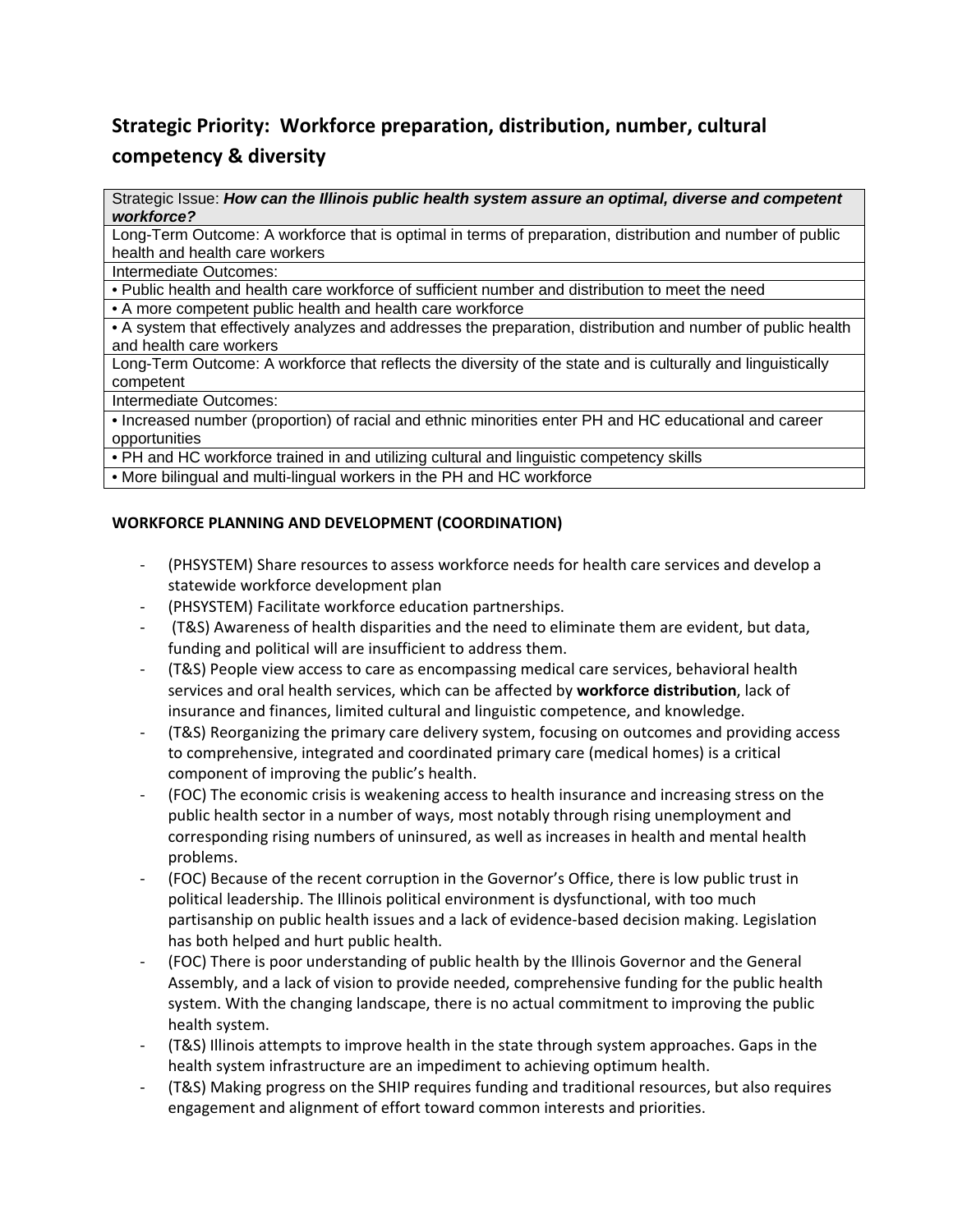#### **WORKFORCE SKILLS**

- ‐ Ensure that personnel conducting health status monitoring have statistical, epidemiological and systems management expertise.
- ‐ Assist local public health systems with workforce development is ranked minimal. Given the transition of the health care system to electronic medical records and health information exchange, a special focus should be placed on ensuring that the workforce receives the training and skills development necessary for the successful transition to electronic health records.
- ‐ (PROFILE 12‐9‐09 Group) As we work to improve data infrastructure there needs to be more focus on capacity for analysis, dissemination and use of data.
- ‐ (PHSYSTEM) Develop the cultural competency of the public health and personal health care workforce.
- ‐ Illinois has a diverse population that requires multi‐cultural and linguistic competence. Unfortunately, bias and discrimination remain obstacles.
- ‐ (T&S) People view access to care as encompassing medical care services, behavioral health services and oral health services, which can be affected by workforce distribution, lack of insurance and finances, **limited cultural and linguistic competence**, and knowledge.

# **Strategic Priority: Priority Health Conditions: Alcohol, tobacco and other drugs**

Strategic Issue: *How can the Illinois public health system monitor priority health conditions and risk factors and implement effective strategies to reduce them?* 

g-Term Outcomes:

Decrease use of alcohol, tobacco and other illegal drugs and the misuse of legal drugs Intermediate Outcomes:

• Reduce cigarette smoking by adults (HP 2010 27-1a) and adolescents (HP 2010 27-2b)

• Reduce the proportion of adults (HP2010 26-10a) and adolescents (HP2010 26-10c) using alcohol or any illicit drugs during the past 30 days

• Increase smoking and alcohol abstinence during pregnancy (HP 2010 16-17)

• Reduce the proportion of adults engaging in binge drinking of alcoholic beverages during the past month (HP 2010 26-11c)

• Prevent the misuse of prescription and over the counter drugs

- ‐ **(PROFILE) The SHIP Team should consider addressing Alcohol/Tobacco separately from Substance Abuse. (affirmed by 12‐9‐09 breakout group)**
- ‐ (PROFILE) The data continue to support the selection of Tobacco/Alcohol as a SHIP Strategic Priority.
- ‐ (PROFILE) Tobacco and Alcohol are far more prevalent than illicit drug use; are more directly linked to other conditions/causes of morbidity and mortality; and result in greater negative outcomes on a population level.
- ‐ (PROFILE) In contrast to Alcohol/Tobacco, consequences of illicit drug use are more related to issues of violence and quality of communities as a social determinant of health and access to care/access to treatment .
- ‐ (T&S) In addition to the plans/initiatives reviewed in the assessment, other initiatives are underway in Illinois that should be considered as the SHIP planning goes forward: health information exchange planning (DHS); older adult services plan (DOA); **DHS Strategic Prevention Framework initiative to reduce mis‐use of alcohol.**
- ‐ (T&S 12‐9‐09 Group) The group did not find many findings supporting the Alcohol, Tobacco and other Drugs priority. Much more was evident regarding chronic disease.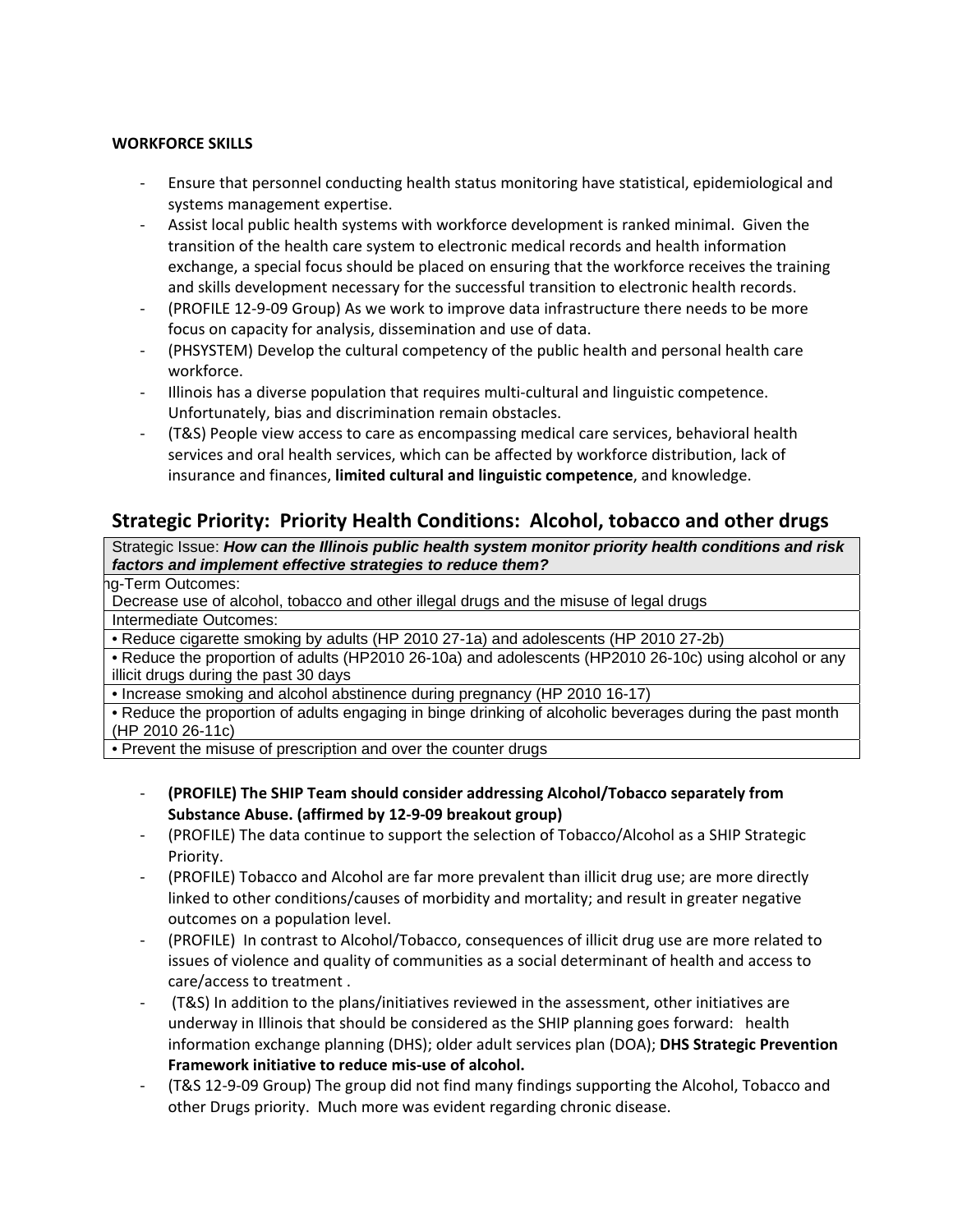- ‐ (T&S) Illinois has a diverse population that requires multi‐cultural and linguistic competence. Unfortunately, bias and discrimination remain obstacles.
- ‐ (T&S) People view access to care as encompassing medical care services, behavioral health services and oral health services, which can be affected by workforce distribution, lack of insurance and finances, limited cultural and linguistic competence, and knowledge.
- ‐ (T&S) Provisions in proposed health care reform legislation may provide new opportunities for employers to incentivize, promote and motivate improved health behaviors and wellness in their employee population.
- ‐ (FOC) There is poor understanding of public health by the Illinois Governor and the General Assembly, and a lack of vision to provide needed, comprehensive funding for the public health system. With the changing landscape, there is no actual commitment to improving the public health system.
- ‐ (FOC) Access to care is fragmented and deteriorating, particularly with the rise in uninsured residents. The public health system is fragmented and more coordination is needed.
- ‐ (FOC) There exists fragmented government involvement in health systems and fragmented funding for public health initiatives.
- ‐ (FOC) The education system hasn't adjusted to changing times. The educational achievement gap highlights the inequality and disparity among underserved and minority populations.
- ‐ (T&S) People view access to care as encompassing medical care services, behavioral health services and oral health services, which can be affected by workforce distribution, lack of insurance and finances, limited cultural and linguistic competence, and knowledge.

# **Strategic Priority: Priority Health Conditions: Obesity and Physical Activity**

Strategic Issue: *How can the Illinois public health system monitor priority health conditions and risk factors and implement effective strategies to reduce them?* 

Long-Term Outcomes: Reduce the proportion of children and adolescents who are overweight or obese (HP 2010 19-3c) and the proportion of adults who are obese (HP 2010 19-2)

Intermediate Outcomes:

• Increase physical activity (see physical activity model)

• Increase consumption of fruits, vegetables and whole grains

• Reduce consumption of fat, saturated fat and sodium

• Increase rates of breastfeeding initiation and breastfeeding six months post-partum

Long-Term Outcomes: Improvement in physical activity level of Illinois residents

#### Intermediate Outcomes:

• Increase the proportion of adults who engage regularly, preferably daily, in moderate physical activity for at least 30 minutes per day (HP 2010 22-2)

• Increase the proportion of children and adolescents who engage in moderate physical activity for at least 30 minutes on five or more of the previous seven days (HP 2010 22-6)

- ‐ (FOC) There is an increase in chronic disease, exacerbated by the stress of job loss and the economic recession. The rise in obesity rates has also fueled the increase in chronic disease.
- ‐ (T&S) Without a public health approach, costs to treat health problems will continue to escalate.
- ‐ (FOC 12‐9‐09 group) How does prevention get incorporated into the SHIP? Is it a guiding principle?
- ‐ (T&S) Provisions in proposed health care reform legislation may provide new opportunities for employers to incentivize, promote and motivate improved health behaviors and wellness in their employee population.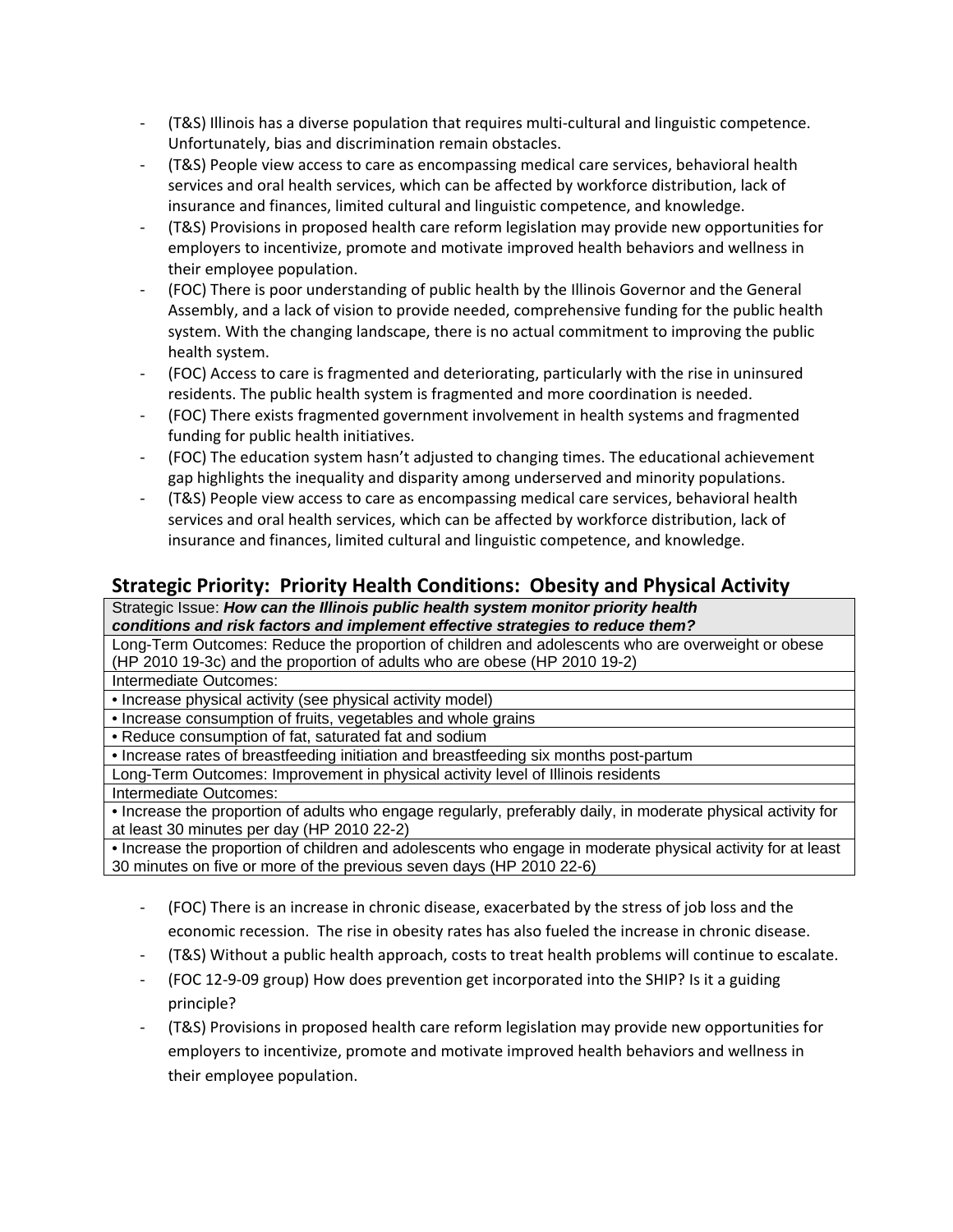- ‐ (PROFILE) The data continue to support the selection of Obesity/Physical Activity as a SHIP Strategic Priority.
- ‐ (PROFILE) The SHIP Team should consider the most appropriate manner to examine risk to children and youth, i.e. it is important to look at children's health through the lens of childhood, rather than through the lens of health conditions that contribute to morbidity and mortality in adulthood. Children are generally healthy and don't often die; however, healthy development throughout childhood sets the stage for long‐term health and well‐being (such as success in school, healthy eating and becoming physically active, addressing developmental, mental and behavioral conditions during the period in life when treatment /intervention is the most effective).
- ‐ (T&S) "Health" is seen as a broad concept. This shared understanding is a strength for Illinois. Health should be defined per the WHO: Health is a state of complete physical, mental and social well-being and not merely the absence of disease or infirmity.
- ‐ (T&S) Reducing risk factors for chronic disease is a critical tool. In recent years, there has been a significant increase in the number of times local communities, through their local health department led IPLAN processes, have identified obesity and diabetes as priority health issues affecting their communities and in need of action/intervention.
- ‐ (T&S) Reorganizing the primary care delivery system, focusing on outcomes and providing access to comprehensive, integrated and coordinated primary care (medical homes) is a critical component of improving the public's health.
- ‐ (FOC) Education system hasn't adjusted to changing times. …..schools as a source for health promotion.
- ‐ (PHSYSTEM) Enabling partners to develop skills to improve community and personal health and assisting partners to develop effective health communication, health education and health promotion strategies.
- ‐ (PHSYSTEM) Coordinate system‐wide resources (workforce, technology development, and financing) for health communications and health promotion, mobilize and sustain partnerships.
- ‐ (T&S) Health is influenced by many factors policy, services, insurance, providers, and social , economic, community, environmental, and political determinants. Understanding determinants is important in shaping interventions.
- ‐ (T&S) Illinois has a diverse population that requires multi‐cultural and linguistic competence. Unfortunately, bias and discrimination remain obstacles.
- ‐ (T&S) People view access to care as encompassing medical care services, behavioral health services and oral health services, which can be affected by workforce distribution, lack of insurance and finances, limited cultural and linguistic competence, and knowledge.
- ‐ (T&S) In addition to the plans/initiatives reviewed in the assessment, other initiatives are underway in Illinois that should be considered as the SHIP planning goes forward: health information exchange planning (DHS); older adult services plan (DOA); DHS Strategic Prevention Framework initiative to reduce mis‐use of alcohol.
- ‐ (FOC) The economic crisis is weakening access to health insurance and increasing stress on the public health sector in a number of ways, most notably through rising unemployment and corresponding rising numbers of uninsured, as well as increases in health and mental health problems.
- ‐ (PROFILE) Data are needed regarding built environment, access to nutritious foods.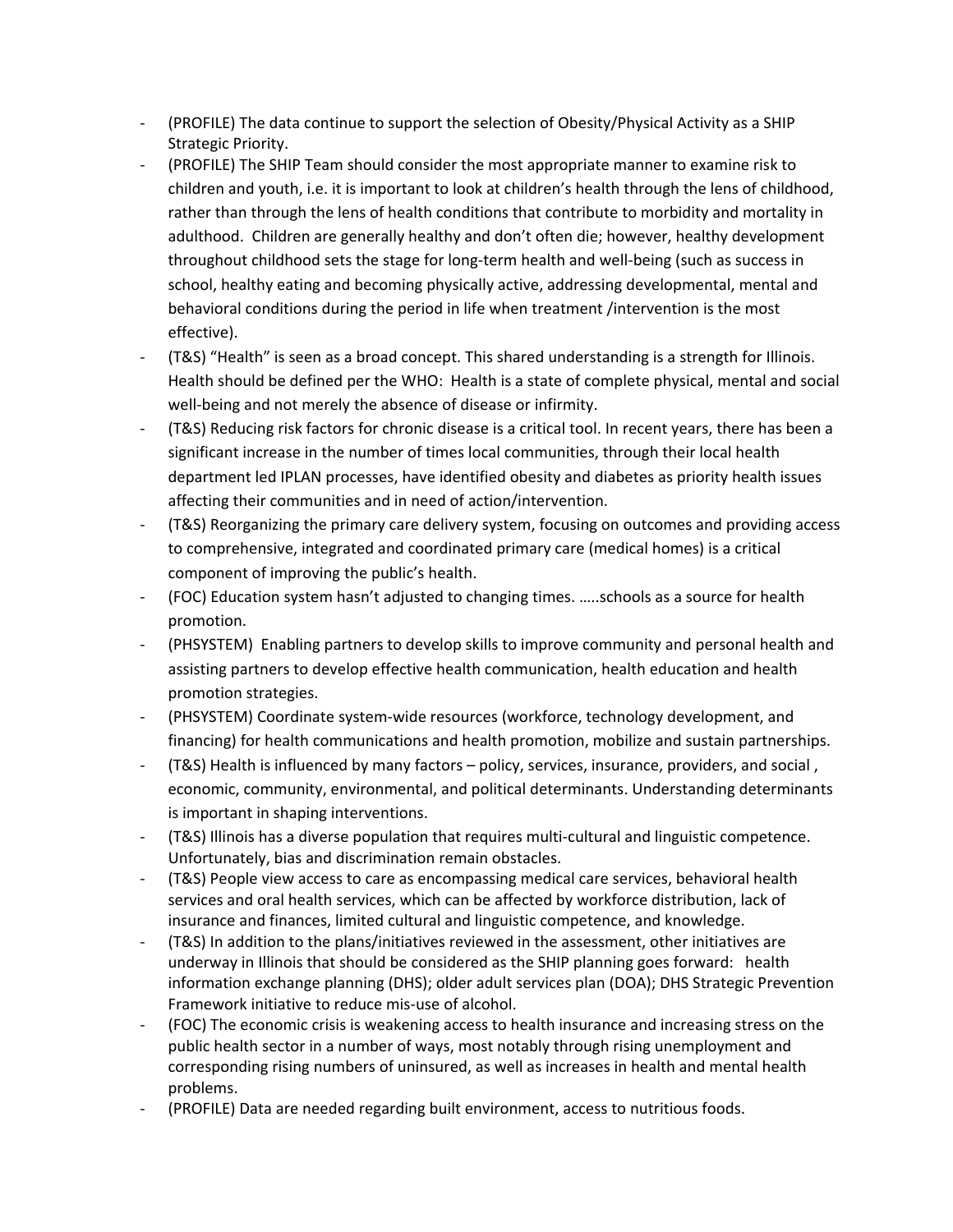‐ (FOC 12‐9 ‐09 group) Consider looking at health across the **life‐span** , from pre‐conception to old age, as a strategy to **address chronic disease** (FOC)

# **Strategic Priority: Priority Health Conditions: Violence**

Strategic Issue: *How can the Illinois public health system monitor priority health conditions and risk factors and implement effective strategies to reduce them?* 

Long-Term Outcomes: Reduce violence and exposure to violence Intermediate Outcomes:

• Reduce incidence of abuse/neglect of older persons

• Reduce maltreatment of children (HP 2010a 15- 33a) and maltreatment fatalities (HP 2010a 15- 33b)

• Reduce the annual rate of rape, attempted rape (HP 2010 15-35), sexual assault (HP 2010 15-36) and physical assault by current or former intimate partners (HP 2010 15-34)

• Reduce physical assaults (HP 2010 15-37) and homicides (HP 2010 15-31)

• Reduce physical fighting (HP 2010 15-38) and weapon carrying among adolescents

• Reduce the prevalence and ameliorate the consequences of adverse childhood experiences that contribute to childhood trauma (see access and alcohol, tobacco and other drug [ATOD] models)

• Reduce the suicide rate (HP 2010 18-1)

- ‐ (PROFILE) The data continue to support the selection of Violence as a SHIP Strategic Priority.
- ‐ (T&S) Healthy relationships with friends and family combined with a strong community where violence is minimized are key elements to making people well.
- ‐ (FOC) Iraq/Afghan War ….returning vets with health problems
- ‐ (T&S 12‐9‐09 Group) The group found very little regarding violence in the T&S findings to match up with references to violence in other assessments. Violence seemed to fall more into the category of social determinant in terms of its impact on health.
- ‐ (FOC 12‐9‐09 group) How does prevention get incorporated into the SHIP? Is it a guiding principle?
- ‐ (T&S) "Health" is seen as a broad concept. This shared understanding is a strength for Illinois. Health should be defined per the WHO: Health is a state of complete physical, mental and social well-being and not merely the absence of disease or infirmity.
- ‐ (T&S) Health is influenced by many factors policy, services, insurance, providers, and social , economic, community, environmental, and political determinants. Understanding determinants is important in shaping interventions.

# **Emerging Issues/Reframing Recommendations/Themes**

- ‐ **Mental health** as a stand‐alone issue/**Behavioral health** an emerging issue (PROFILE, FOC)
- ‐ **Unintentional Injury** as a stand‐alone (or see children, below) (PROFILE)
- ‐ **Separate Alcohol and Tobacco from Illicit Substance Use/Abuse** (PROFILE)
- ‐ Reframe the category of health disparities as **social determinants of health**; focus on social inequalities in order to ameliorate health disparities (T&S and FOC Groups)
- ‐ Many findings related to **integration, coordination, promoting alignment, engaging of people beyond PH.** Perhaps restate Measure, Manage, Improve strategic priority to convey the concept of coordination more clearly. (T&S) Create a funding recommendation that eliminates fragmented, categorical funding and shifts to **comprehensive, integrated funding**. (FOC)